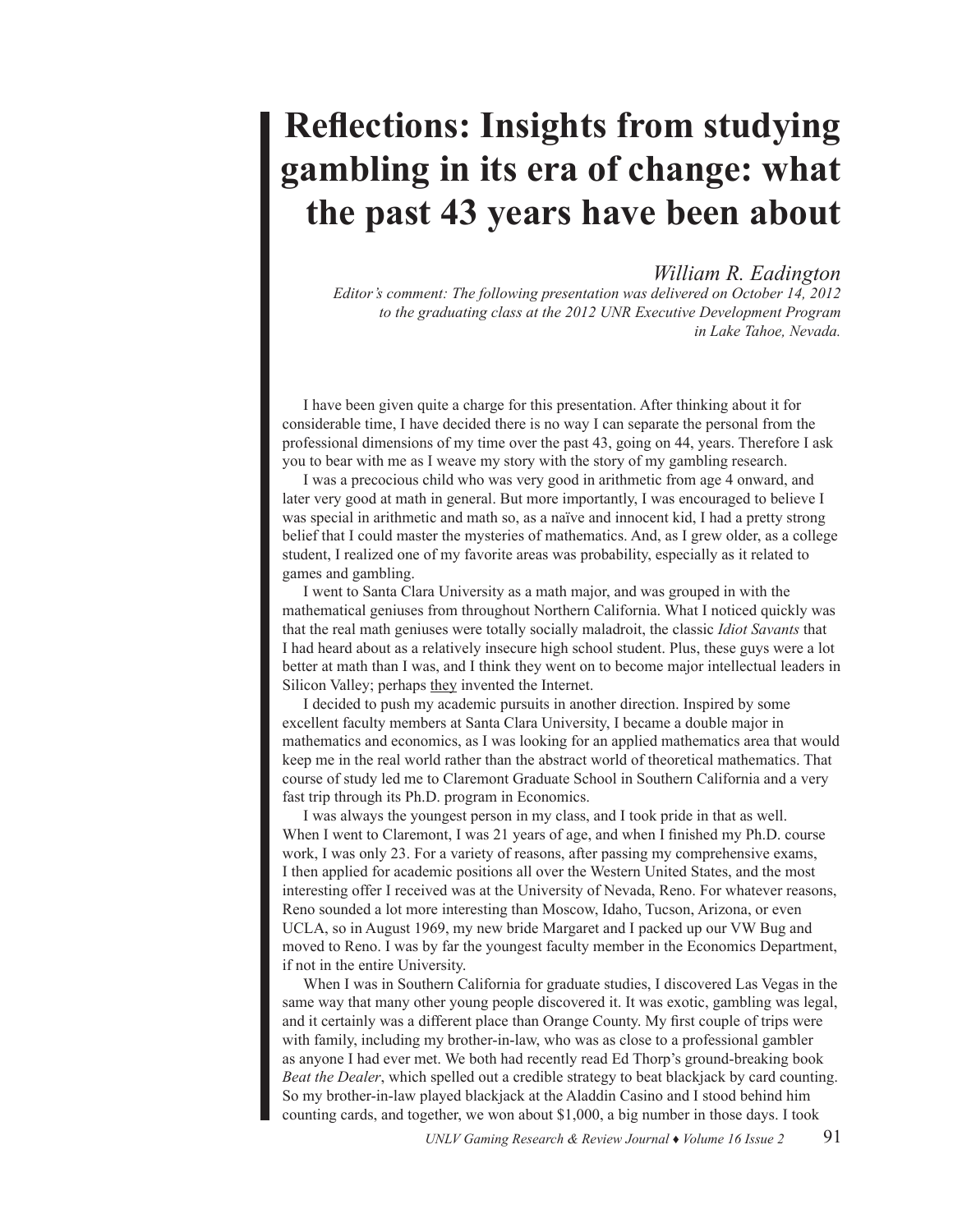my share and thought I might become rich as a professional gambler, but soon realized the vagaries of dame fortune, as I gave most of it back. After that fantasy, it was back to my studies in economics at Claremont.

When I took the job offer at the University of Nevada, Reno, the City carried for me the same mystique I had seen in Las Vegas. Though not as glitzy, and certainly not as hard and unforgiving as Las Vegas, downtown Reno, with its cheap drinks, favorable blackjack odds, and 24 hour action was also a world away from the civility of Southern California suburbs.

As a young assistant professor, I was shopping around for a good dissertation topic that both my committee and I would find interesting. My dissertation director suggested I look at Nevada's gaming industry, because of my interest in the topic and its obvious importance to the State. I began my research fully expecting to find loads of prior research done on this unusual and still relatively obscure industry.

As it turned out, the only studies of gambling one could find in the UNR library were either exposés of Nevada's casino industry, such as *Green Felt Jungle* and *Gamblers' Money*, or books on how to beat the system, such as John Scarne's *Complete Guide to Gambling*. Nowhere could one find serious academic treatises on the economics, sociology, psychology, or the politics of gambling.

What I did discover was my first insight into the real world of Town versus Gown. Academics, such as the professors in the Business College at UNR, had no interest in the gaming industry. Indeed, for many of them, it was a bit of an embarrassment. For the most part, they came from jurisdictions where gambling was illegal, and the fact that the State's major employer and taxpayer was the gaming industry was hard to explain to their friends and family back home. Furthermore, anyone who wanted to study gambling must themselves have ulterior motives, sort of like people who want to study prostitution or illicit drugs. Gambling was just not a proper field of academic study; one should keep to the more traditional topics outlined in his or her discipline.

Anyway, I went forward with my research agenda for my dissertation, and when I started publishing scholarly articles following its completion, the skepticism from other faculty followed. In 1972, when I proposed a course in gambling to be taught as an upper division economics course, it created one of the more interesting College Faculty meetings I had ever encountered. Grudgingly, I got approvals to teach the course, and in the next couple of years, I was able to line up guest speakers such as Harold Smith (who came to my morning class with a six-gun and was far from sober); Phil Hannafin, then Chair of the Gaming Control Board, shortly after his meeting with Howard Hughes in London; Robert List, the State's Attorney General and later the Governor; and Peter Griffin from Cal State Sacramento, an extraordinary mathematician and author of *Theory of Blackjack*. My early students were also a distinguished lot, including Richard Schuetz, Terry Oliver, and Larry Woolf, all of whom went on to illustrious careers in the gaming industry, and a variety of Nevada politicians and policy makers.

That was the Gown side of the picture. The Town side also had some surprises for me. Almost from the outset, representatives of the gaming industry were highly skeptical of what I was up to. About the only things they had seen coming from academics and scholars over the years were screeds that attacked the morality of gambling, that suggested gambling was the first step on the Road to Perdition, and that everyone in the casino industry had come out of Stubenville, Ohio; Hot Springs, Arkansas; Havana, Cuba; or other sin cities in the U.S. and abroad. In other words, it was an illegitimate industry with a lot of mobsters who had infiltrated the State.

Of course, there were some well-known characters behind much of this. Bugsy Siegel had indeed played a critical role in developing the Flamingo in Las Vegas, and he ended up in a bad way, with bullets in his head. Meyer Lansky was a key player in financing a number of Las Vegas Strip casinos characterized by hidden ownership, and other notable Las Vegas gaming executives and owners, such as Moe Dalitz, Tony Cornero, and Benny Binion had acquired notorious reputations along the way. The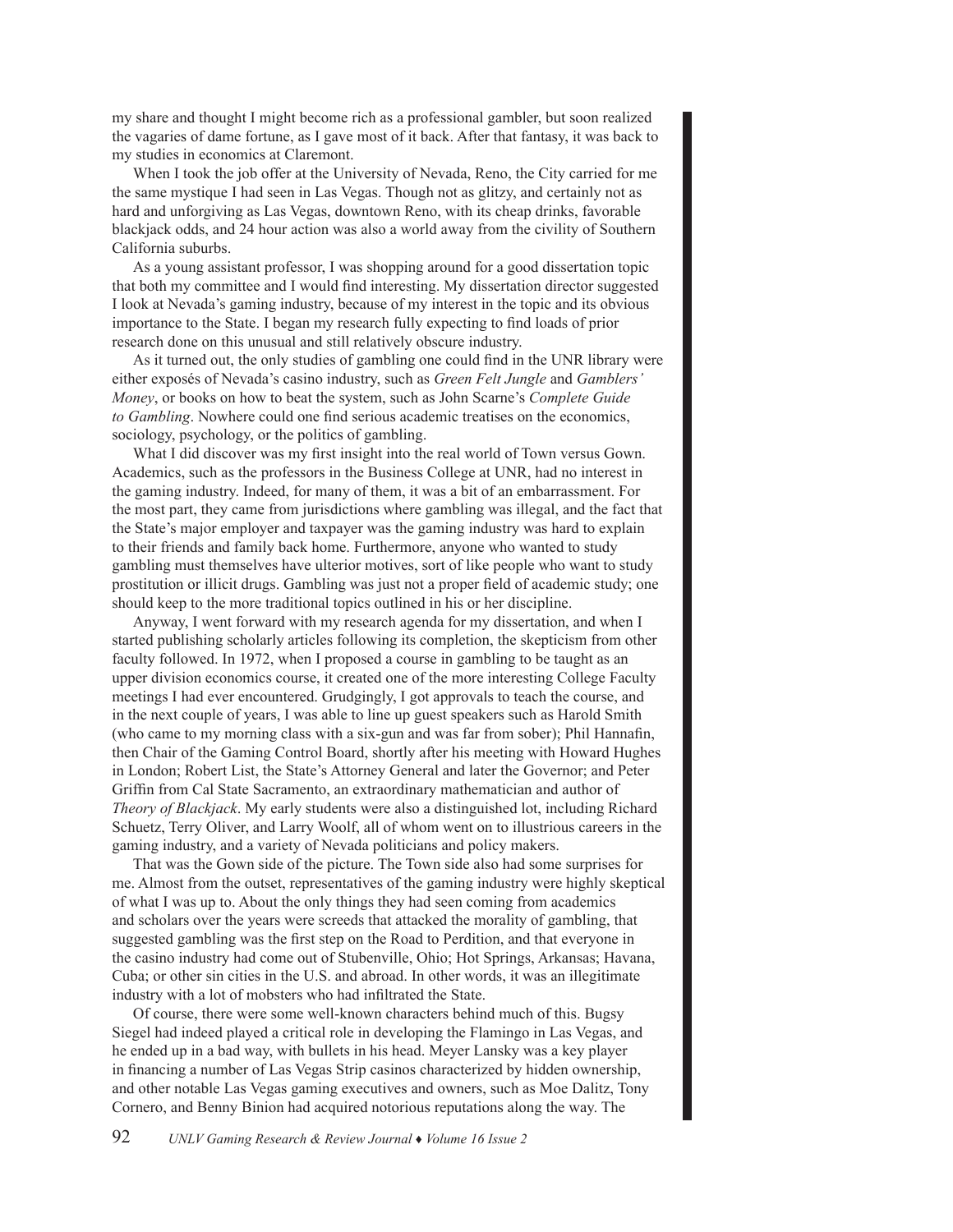gaming industry of the day did not have an over-abundance of choir boys.

When I organized the First National Conference on Gambling and Risk Taking at the Sahara in Las Vegas in 1974, we were able to attract about 40 delegates and 25 academic papers from throughout the United States and Canada. When we put out a press release in the Reno papers, we got an interesting response from the President of Harrah's Reno, Shep Shepperson, who issued his own press release stating: "What do these academics know about the gaming business? We are the real experts." In particular, they took offense at one paper on the program entitled: "How Gambling Saved Me from a Mis-Spent Sabbatical," by a Canadian psychologist and Professor named Igor Kusyszyn; Igor also happened to be a substantial gambler.

In response, I contacted George Drews, who was controller at Harrah's at the time, and invited him to put together a session at the Conference on Harrah's gaming operations and business strategy. To my surprise, he accepted, and organized an excellent session on how Harrah's had used scientific management strategies to enhance their business and especially to strengthen their off-peak and mid-week traffic in Reno and at Lake Tahoe. For a number of years, Harrah's, which was by this time a publicly traded company, had utilized the Stanford Research Institute to help them strategize their marketing programs, and in many other ways had been incorporating sophisticated research and evaluation programs to enhance their business.

Needless to say, the Harrah's session at the Conference was a great success, but more importantly, it really impressed the academics and researchers in attendance, many of whom had very stereotypical prejudices about the casino industry. Here was a company with MBA's and senior executives who could have been running an airline, or a hotel chain, or an insurance company. The fact that they were in the casino business came as quite a shock to many of the academics, but a very pleasant shock. I believe that opened the door for future collaboration not only with Harrah's but also many other casino companies who had also been suspicious of what academics might say about the gaming industry. Indeed, the Vice President of Marketing for Harrah's, Mark Curtis, invited us to have our next Conference, in 1975, at the relatively new Harrah's Lake Tahoe, which we did.

The next Conferences took place in 1976, 1978 and 1981, all in Nevada. Increasing the lag time between Conferences was important for three reasons: First, we still only had a limited pool of academics and researchers who were really interested in gambling, and asking them to produce significant new papers every year was taxing their abilities. Second, the organizational requirements to put on a Conference were becoming increasingly complicated. Since I originally did all the work myself, it was getting tough to do a good job every year. With the assistance of the Bureau of Business and Economic Research at UNR and the College of Business, we worked into a routine with conferences every three years that seemed to provide exactly the right pace.

The third reason was perhaps the most important. Events in the gaming scene in the U.S. and throughout the world were becoming more dramatic, and were helping shape the research agenda for the Conferences. Atlantic City had legalized casinos in 1976, with the first casino opening there in 1978. Visibility of Atlantic City within the shadow of Wall Street certainly increased the attention that the casino industry got from both the financial community and the national media. Regulatory turmoil in the United Kingdom in the 1970s created a growing need for competent research and policy analysis in that country. Following the death of Franco, Spain legalized casinos in 1978. The Netherlands had legalized state-owned casinos to combat illegal casinos in Amsterdam and Rotterdam; and Australia began to legalize private sector casinos partly to combat the illegal gambling that was so much of the culture in that country.

The 1981 Conference, the Fifth National Conference on Gambling and Risk Taking, was held at Caesars Tahoe Resort and Casino, and really represented a sea change in the tone of the Conferences. The number of papers presented exceeded 100, and attendance was well over 200. For the first time, there was a significant contingent of British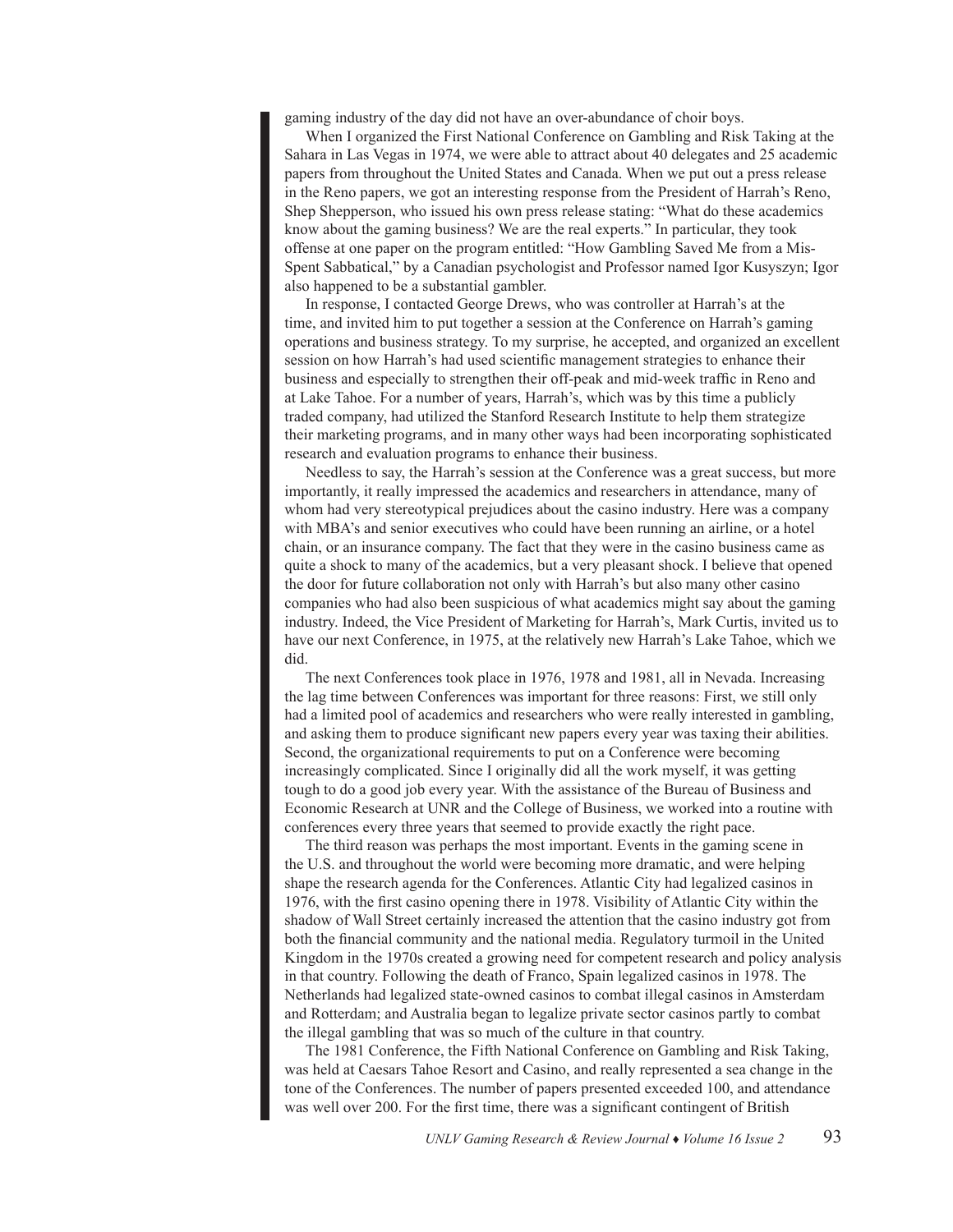delegates to the Conference, many of them coming from the British Casino Industry. There were also representatives of Gambler's Anonymous from the U.K., and officials from The Netherlands and Spain. Perhaps most dramatically, about 100 card counters from Atlantic City and Las Vegas attended the Conference, and perhaps the most spirited symposium session was one that pitted the card counters against the casinos on blackjack policy and procedures in Atlantic City.

Presenters that year included a young Phil Satre speaking on "A report on the New Jersey Casino Control Act and Related Regulations on the Harrah's Marina Hotel Casino," and other papers by Dr. Ed Thorp of blackjack fame on "The House Take in Options Markets," and "Greed and Fear in the Stock Market." Indeed, Thorp's work anticipated the arbitrage and derivatives strategies that dominated financial markets over the next three decades.

There was another obscure paper presented at the Conference by Randall Chapman entitled: "An Empirical Analysis of an Optimal Wagering System," basically outlining how one can exploit pari-mutuel horse race markets. One of the card counters, Bill Benter, used that paper to set up a business in Hong Kong to exploit inefficiencies in the very large horse race betting market in that City-State. Over the decade of the 1990s, Mr. Benter and two other companies took over \$100 million out of that market. In the 2000s, an Australian Syndicate called the Punter's Group, generated gross winnings in excess of \$5 billion globally by applying the algorithms to pari-mutuel and other betting markets everywhere in the world where gambling is legal. Who is to say there is not valuable information to be found at Gambling Conferences?

For the next Conference, we hit the road and ran the Conference in Atlantic City in December 1984. To our surprise, our attendance fell; we did not realize that the East Coast was harder to crack than the West Coast. Nonetheless, we continued to get a heavy dose of Europeans, mathematicians, and psychologists studying problem and pathological gambling. We also started to publish the proceedings of the Conferences, and we changed the name of all future conferences to the International Conferences on Gambling and Risk Taking.

We returned to Reno in 1987 for the 6<sup>th</sup> Conference. At that time, we hired Judy Cornelius to be the Conference coordinator, a role she played for the next 22 years. That substantially increased the level of professionalism for the Conferences in general, and our attendance and the number of papers continued to grow from Conference to Conference. Bravely, in 1990, we organized the 8<sup>th</sup> International Conference in London, England, and strengthened our European and Global presence. We also began to professionally publish edited books of Conference papers, a series that ultimately has led to over a dozen such publications, all of which are still available on Amazon or E-Bay.

The Ninth Conference was pushed back one year until 1994 so we could take advantage of the opening of the MGM Grand in Las Vegas and the unprecedented boom that had occurred in that city since Steve Wynn returned from the wilderness of Atlantic City to build the Mirage and then the Treasure Island. Subsequent conferences were held in Montreal in 1997, Las Vegas in 2000, Vancouver in 2003, and then South Lake Tahoe in 2006 and again in 2009.

I am pleased to announce that the next International Conference on Gambling and Risk Taking is scheduled for Caesars Palace in Las Vegas in May 2013, and should be the biggest and best ever. For the first time, we have partnered with the International Gaming Institute at the University of Nevada, Las Vegas, and have established a very strong working relationship with the IGI Director, Dr. Bo Bernhard, and the Dean of the UNLV Harrah's Hotel College, Don Snyder. I expect this partnership is going to be a permanent fixture into the future.

In 1989, we decided to form the Institute for the Study of Gambling and Commercial Gaming at the University of Nevada, Reno, within the College of Business. We did this because by this point, we had too many balls in the air, and this was a way to coordinate our various activities and provide greater visibility to our activities. I was appointed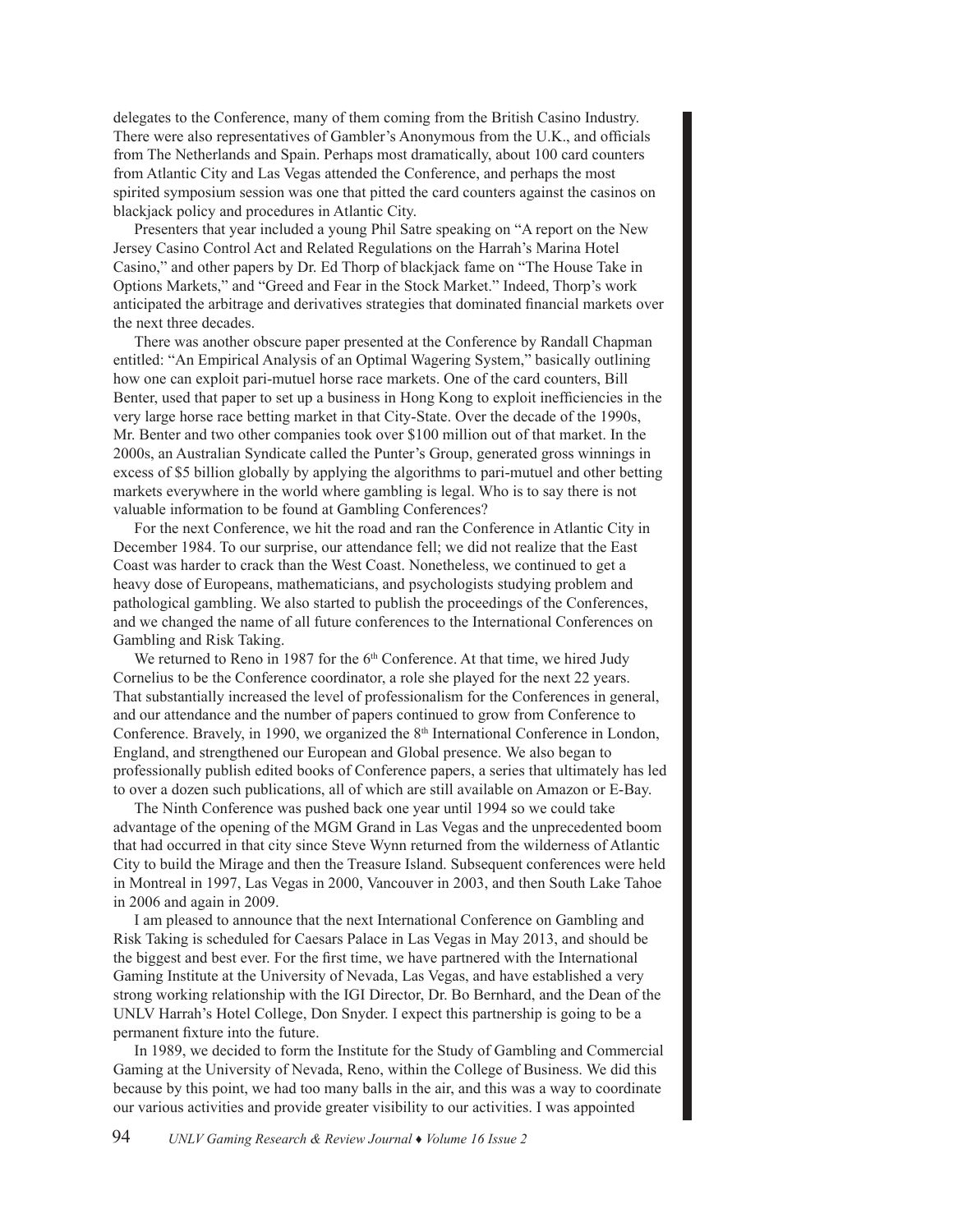Director of the Institute, and Judy Cornelius was hired full-time as Associate Director. (That was the only financial commitment UNR ever made to the Institute; for the most part we were self-supporting.) We now had an Institute that ran our conferences, published a wide variety of books related to gambling and casino management, conducted research, and interfaced with the national and global media on policy related issues.

The fact that this was occurring when casino gaming was exploding throughout the United States and in many other countries also gave us a lot of attention. Riverboat casinos were authorized in Iowa and later in Illinois, Mississippi, Louisiana, Missouri, and Indiana. Mining town casinos were legalized in South Dakota and Colorado. And Indian gaming was popping up all over the country, bolstered by a 1987 Supreme Court decision and by the 1988 passage of the Indian Gaming Regulatory Act.

In 1989, we coordinated the First North American Conference on the Status of Indian Gaming, held in Reno. Much to our surprise, on the opening day of the Conference, over 500 American Indian tribal members and Canadian First Nations citizens showed up to register. The very spirited three day conference had speakers ranging from Senator Harry Reed to former Secretary of the Interior Stewart Udall, along with a number of iconic tribal leaders and notable academics. Unlike our other conferences, emotions ran deep, and the passion of tribal leaders and members to the strengths and weaknesses of the Indian Gaming Regulatory Act of 1988 were debated in loud voices. The resulting book from the Conference, *Indian Gaming and the Law*, is still a classic on Indian Gaming, and 22 years after its publication, it is amazing how prescient its predictions have turned out to be.

The other major program we developed through the Institute beginning in 1990 was the Executive Development Program. Our initial advisors were Richard Schuetz, who in 1990 was a very high powered gaming industry executive, and the late Nigel Kent-Lemon, one of those British businessmen and consultants who discovered us at Lake Tahoe in 1981. For me, this was relatively new ground; I had taught my gambling classes for the previous 17 years, but I had never made a direct effort to go after senior executives in the casino industry. The underlying concept was to create an intense "boot camp" for mid-career casino management, where they could step out of their professional responsibilities for a couple of weeks, and test themselves on cutting edge concepts and strategies from gaming experts throughout the world.

I recall at the very first EDP in 1991 the discussion around Casino Managers who never said what they knew for fear of revealing what they did not know. The prevailing management strategy in many casinos was learning by negative reinforcement: If someone makes a mistake, then he or she gets punished. There really was not much in the way of mentoring or training as we understand it today.

The "old school" of casino management still had a significant presence, especially in Nevada. The "dinosaurs" in casino management were those who had come up through the ranks, either in Las Vegas or Reno, or from offshore locales such as Britain, the Caribbean, or South Africa. They were often "juiced in" to their positions by powerful managers above them, and loyalty was far more important than knowledge. The attitude was that the only way to learn the casino business was to be in it for 20 years, to work every position and experience everything that could happen on the casino floor, and to keep your mouth shut. As one of my colleagues, the casino executive Dean Macomber, wrote in an important article on casino management, leaders of most casino organizations exhibited a "monopoly on brains." Only the guys at the top were smart enough to make the important decisions, and everyone else should just follow. Of course, they often were not that smart, but they were not going to admit it. Many casinos, especially in Nevada, succeeded in spite of themselves.

But the casino industry was clearly in transition in 1990. Atlantic City was far more corporate, and had hired a lot of College and MBA trained managers. Publicly traded companies such as Harrah's and Hilton had already adopted scientific management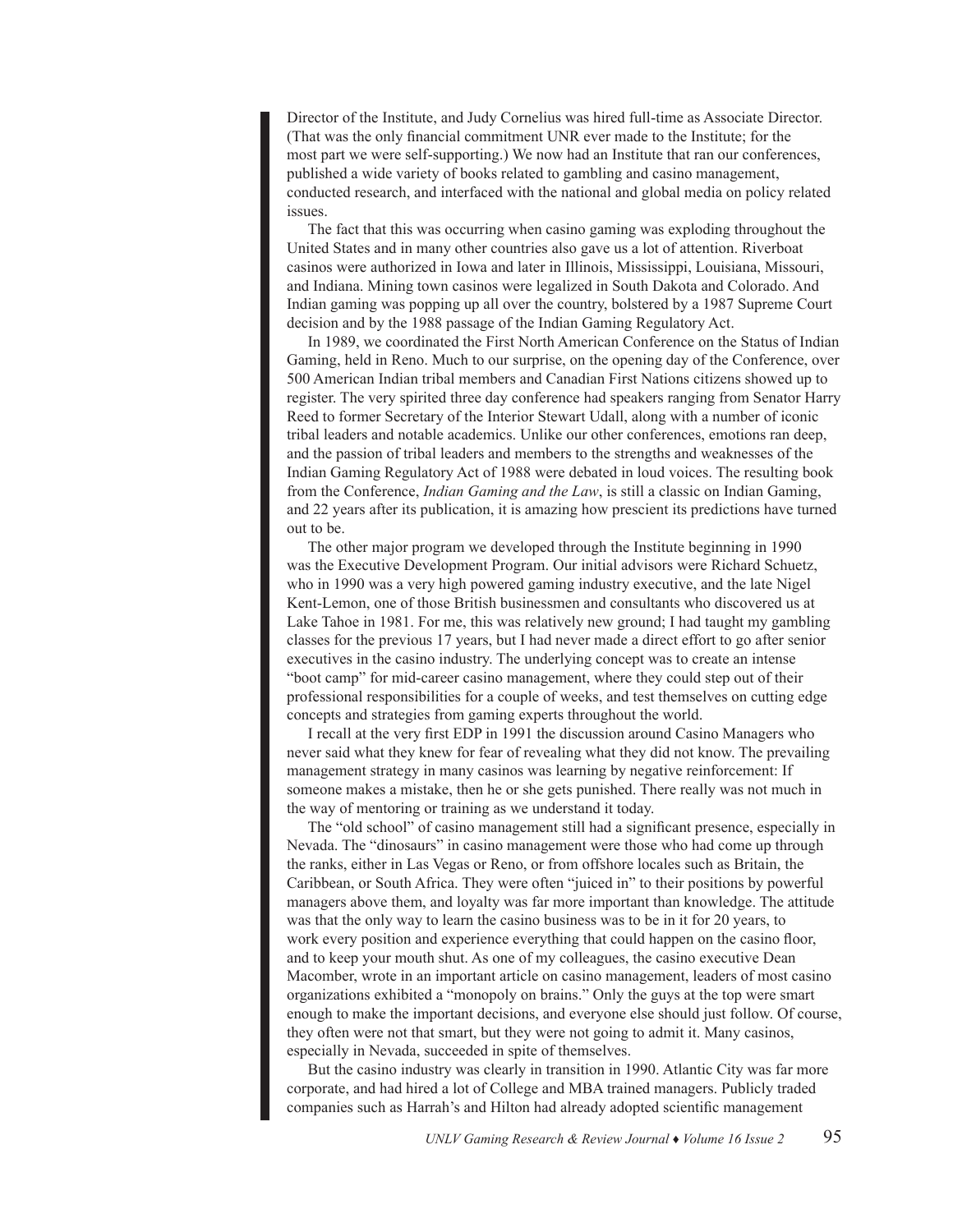practices and evidence based decision-making. Many foreign casino jurisdictions never had dinosaurs, but rather began their gaming industries with professionally trained management. With the rapid legalization and proliferation of casinos everywhere, there was clearly going to be strong demand for well-trained and competent casino management. As with the Gambling Conferences 20 years before, we caught the crest of the wave for Executive Training.

Since 1991, the EDP has evolved in a number of very positive directions. We have had the good fortune of attracting delegates over the years who either were, or were destined to become, important leaders within their companies, organizations, governments, or tribes. We have now had nearly 1,100 graduates over the 22 year history of the EDP.

We also benefitted by the quality of our EDP faculty over the years. We have had such industry royalty as Phil Satre, Gary Loveman, Glenn Schaffer, Don Snyder, Chuck Atwood, Glenn Christensen, Bruce Rowe, Paul Steelman, and Scott Butera. Regulators have also played a major role as faculty over the years, including Bill Bible, Mark Lipparelli, Bill Galston, Bill Curran, and Peter Bernhard. The academics we have used are more obscure, but I have to give a nod to my UNLV counterpart, Professor Bo Bernhard, who is the future for UNLV's International Gaming Institute, and Dr. Larry Barton, who is one of the world experts on Crisis Management within the organization.

Perhaps the most notable development for EDP was making the Cases a focal point of the entire program. It took us a few years to get them really going, but since the mid-1990s, the Cases are what delegates seem to remember most. Each year we create about eight teams from our delegates, creating as much diversity as we possibly can geographically, in terms of casino experience, responsibilities, and training. Each team has to act as if it represents the larger company in addressing the Case, and the real objective is to *win*. Loyalties and friendships from the Teams often go on for years after the Program.

The Cases have always tried to anticipate things happening or about to happen in the gaming industry. Over the years, we have had competitive bidding processes for casinos in Paris, Macau, Singapore, Taiwan, Spain, Southern France, Cleveland, Massachusetts, Thailand, and this year, in Manhattan and near Washington, D.C. We have had companies respond to the unprecedented new competition in Las Vegas in 1999, design temporary and permanent casinos for Detroit (2000), rebuild Biloxi's casino industry after Katrina (2005), react to the Great Recession in Las Vegas (2008), and turn around a very challenged tribal casino in California (2011).

For the most part, the Teams take this very seriously, often staying up until the wee hours in the morning to refine their strategies, written documentation, and oral presentations. We also bring in expert judges from throughout the casino industry to evaluate the team performances. We award substantial prizes to the winners, such as UNR baseball caps and bumper stickers. And the winning team always takes its bragging rights back to their various companies, with the insistence that next year's delegates from that company do even better.

Under the College and the Institute, we have also developed a number of other notable programs. From 1995 until 2001, we had a Gaming Management major at UNR, along with a Minor and an area of specialization in Gaming Management at the MBA level. We dropped the Major in 2001 because of limited resources, but the Minor and specialization programs continue and are very successful in terms of performance of our graduates.

When we had the Gaming Management Major, we were also fortunate enough to hire two former Harrah's executives to teach in our Program. Lou Phillips, former President of Harrah's Northern Nevada, was awarded the Mead Dixon Chair in Gaming Management from 1995 through 2000. Lou was a real gem as a faculty member, and inspired a number of our majors to pursue careers in the gaming industry. The other executive was Randy Baker, whose specialization was government relations and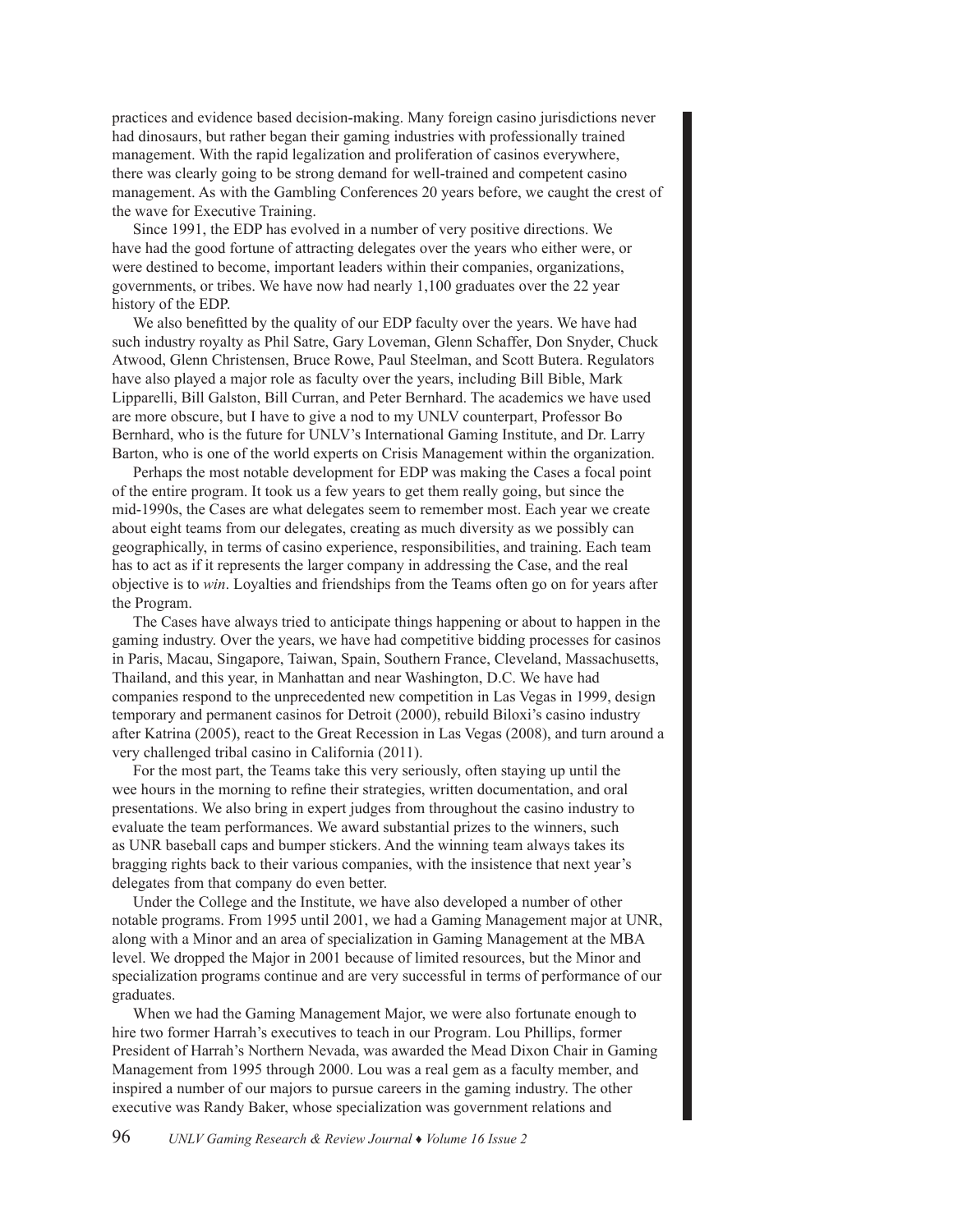corporate communications. Again, the content that Randy was able to offer made our program especially strong in that era.

One of the most satisfying part of my 43 (going on 44) years at UNR studying gambling are all the good and great people that I have met and gotten to know well as a result. First on that list is Richard Schuetz, who happened to be a student in the first two classes I taught in 1969 at UNR. We have remained close ever since. There are others in this room who taught me much professionally and became friends personally, including Terry Oliver, Doyle Andrews, Larry Woolf, and Richard Wells.

I also had the pleasure of meeting Phil Satre when he was still an attorney in Reno in 1979, and working with him from time to time in his various capacities as an executive and CEO with Harrah's. Phil has always been the consummate professional, and in many respects has been way ahead of the rest of the gaming industry. In 1987 for example, Phil invited me to help Harrah's develop a strategy to deal with Responsible Gambling for the company, at a time when most of the casino industry in Nevada and New Jersey were in total denial as to its existence. Phil has also been a generous supporter of Higher Education, especially as it relates to UNR and UNLV. This has certainly been a critical contribution to the ongoing success of our various gaming related programs.

Others in my list of the Good and Great include my late friend the Reverend Gordon Moody, founder of Gamblers Anonymous in the United Kingdom, and the most humane Methodist minister I ever knew; my good friend, the late David Spanier, former foreign correspondent for the Times of London and an author of numerous books on gambling, poker, and Las Vegas; my very good but late friend Nigel Kent-Lemon, a Londoner of tremendous class and judgment. Nigel introduced me to the inner sanctums of major British casino companies, which gave me great insights into how corporate decisions were actually made. Nigel also served as co-moderator of the EDP from 1991 until his death in 1998.

Not all of my friends are dead, as Richard will attest. Another Good and Great friend is Andrew MacDonald, Senior Vice President for Analysis for Las Vegas Sands. Andrew became co-moderator of EDP from 1999 until 2009, when he received an offer he could not refuse. Andrew went from various industry positions with Genting, Jupiters, and Sky City in New Zealand to an advisory position with McQuarie Bank in New York in 2009. He then was appointed Senior Vice President for Casino Operations at the Marina Bay Sands in Singapore, which meant he ended up running the highest grossing and most profitable casino in the world. I do not think it is an understatement that Andrew applied many of the principles of Casino Management developed in this program to make the Marina Bay Sands the success that it presently is.

There are many others I could mention, including more who are in this room. My apologies if I have left you out.

I have entered that period in my career where I am receiving accolades more than I am writing papers and conducting research. I have done well in this arena, including being awarded the Phillip G. Satre Chair in Gaming Management in 2005; an honorary doctorate *Honoris Causa* from the University of Macau in 2008; being inducted into the Gaming Industry Hall of Fame in 2011 by the American Gaming Association; and being awarded the Herman Goldman Lifetime Achievement Award by the National Council on Problem Gambling in 2012. I have been very fortunate in these matters.

There is one area of disappointment I am compelled to mention. I am sorry that I have not yet been able to sustain support from the University of Nevada, Reno, for continuation of the various gaming programs we have established over the past forty years. In 2009, funding for my staff at the Institute disappeared primarily as a result of the financial crisis the University and the State of Nevada confronted in the wake of the Great Recession. In 2012, I was informed that if I retire or die, my position will not continue, though we can request a new position to represent the Economics and gaming areas I have covered. Obviously, my incentive is neither to retire or die.

In my opinion, these administrative moves at UNR are very short-sighted. Both